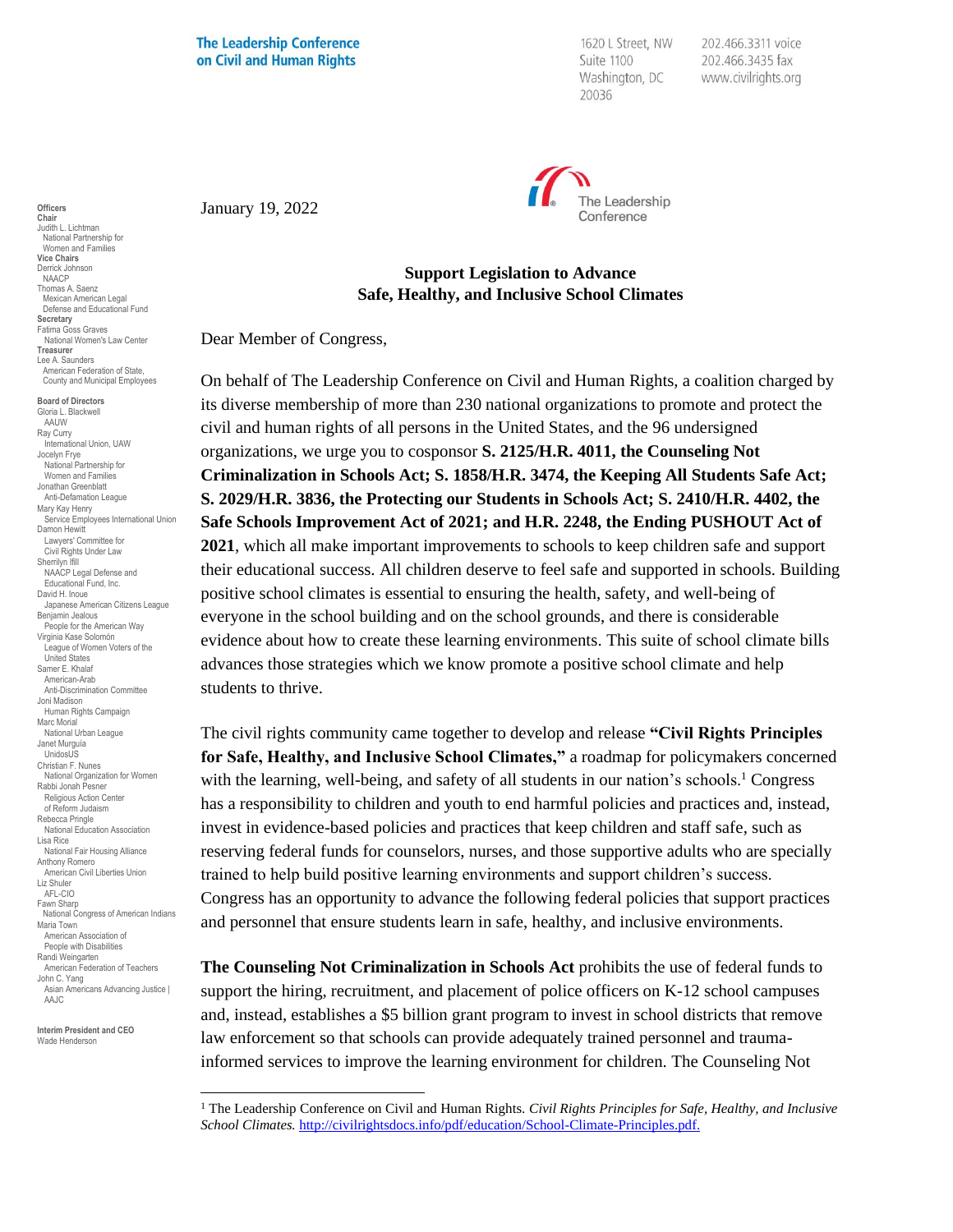January 19, 2022 Page 2 of 7



Criminalization in Schools Act aligns with our seventh principle in "Civil Rights Principles for Safe, Healthy, and Inclusive School Climates," which explicitly calls for the elimination of school-based law enforcement. 2

**The Keeping All Students Safe Act** protects children and prohibits any school receiving federal funding from secluding a child; using mechanical restraint; using chemical restraint; and using prone, supine, or physical restraint that restricts breathing, stops blood flow to the brain, or is life threatening. The bill also provides grants to invest in professional development, training, and certification for evidence-based, effective school climate policies and procedures for school personnel. The Keeping All Students Safe Act aligns with our eighth principle in "Civil Rights Principles for Safe, Healthy, and Inclusive School Climates," which explicitly calls for the elimination of threats to students' health and safety.<sup>3</sup>

**The Protecting our Students in Schools Act** prohibits the practice of corporal punishment in any school that receives federal funding, establishes a series of important and much-needed enforcement protections for students and families, and creates a federal grant program to assist states and school districts in improving the climate and culture of schools. There is never an educational justification for hitting children, and this legislation would end, once and for all, this harmful and dangerous practice, which is still explicitly allowed in 19 states<sup>4</sup> and disproportionately harms Black children and children with disabilities.<sup>5</sup> The Protecting our Students in Schools Act aligns with our eighth principle in "Civil Rights Principles for Safe, Healthy, and Inclusive School Climates," which explicitly calls for the elimination of harm to students' health, well-being, and safety.<sup>6</sup>

<sup>2</sup> The Leadership Conference on Civil and Human Rights. *Civil Rights Principles for Safe, Healthy, and Inclusive School Climates.* [http://civilrightsdocs.info/pdf/education/School-Climate-Principles.pdf:](http://civilrightsdocs.info/pdf/education/School-Climate-Principles.pdf) "Police, including school resource officers (SROs), do not belong in schools. Education legislation intended to improve school climate should expressly prohibit using federal funds on school police or surveillance and work towards the elimination of law enforcement and surveillance in schools. To the degree that law enforcement, including SROs and school security guards, remain in schools, any legislation proposed must require local education agencies to have written Memorandum of Understanding (or legal agreements) that define the role and responsibility of all law enforcement and school safety personnel and that also prohibit school police officers and similar school personnel, including volunteers, contractors, and affiliates, from enforcing student codes of conduct, engaging in a school discipline role, or managing student behavior that belongs in the hands of administrators; prohibit both police and school personnel from carrying weapons; and require school police to receive comprehensive and ongoing training on youth behavior, implicit bias, and student rights. All legislation should include oversight and penalties for local education agencies that fail to comply with its provisions."

<sup>3</sup> The Leadership Conference on Civil and Human Rights. *Civil Rights Principles for Safe, Healthy, and Inclusive School Climates.* [http://civilrightsdocs.info/pdf/education/School-Climate-Principles.pdf:](http://civilrightsdocs.info/pdf/education/School-Climate-Principles.pdf) "Creating a safe and inclusive school climate requires stopping counterproductive and overly harsh punishments, including corporal punishment and restraints and seclusion, which impact our most marginalized youth and lead to long-term behavioral and mental health impacts. Federal legislation to address school climate must prohibit the use of restraints (except in situations of imminent danger of serious physical harm to self or others), prohibit the use of seclusion, and require the end of corporal punishment. These practices have no place in our schools. Legislation should limit or ban these harmful practices while also requiring improved disaggregated school-level data collection, an immediate meeting between parents of the student and the school when one of these practices occurs, and also include a private right of action to ensure individuals can take legal recourse when state actors violate the law.

<sup>&</sup>lt;sup>4</sup> Gershoff, E. T., & Font, S. A. (2016). Corporal Punishment in U.S. Public Schools: Prevalence, Disparities in Use, and Status in State and Federal Policy. Social policy report, 30, 1. Source[: https://www.ncbi.nlm.nih.gov/pmc/articles/PMC5766273/.](https://www.ncbi.nlm.nih.gov/pmc/articles/PMC5766273/) 5 *Ibid.*

<sup>6</sup> The Leadership Conference on Civil and Human Rights. *Civil Rights Principles for Safe, Healthy, and Inclusive School Climates.* [http://civilrightsdocs.info/pdf/education/School-Climate-Principles.pdf:](http://civilrightsdocs.info/pdf/education/School-Climate-Principles.pdf) "Creating a safe and inclusive school climate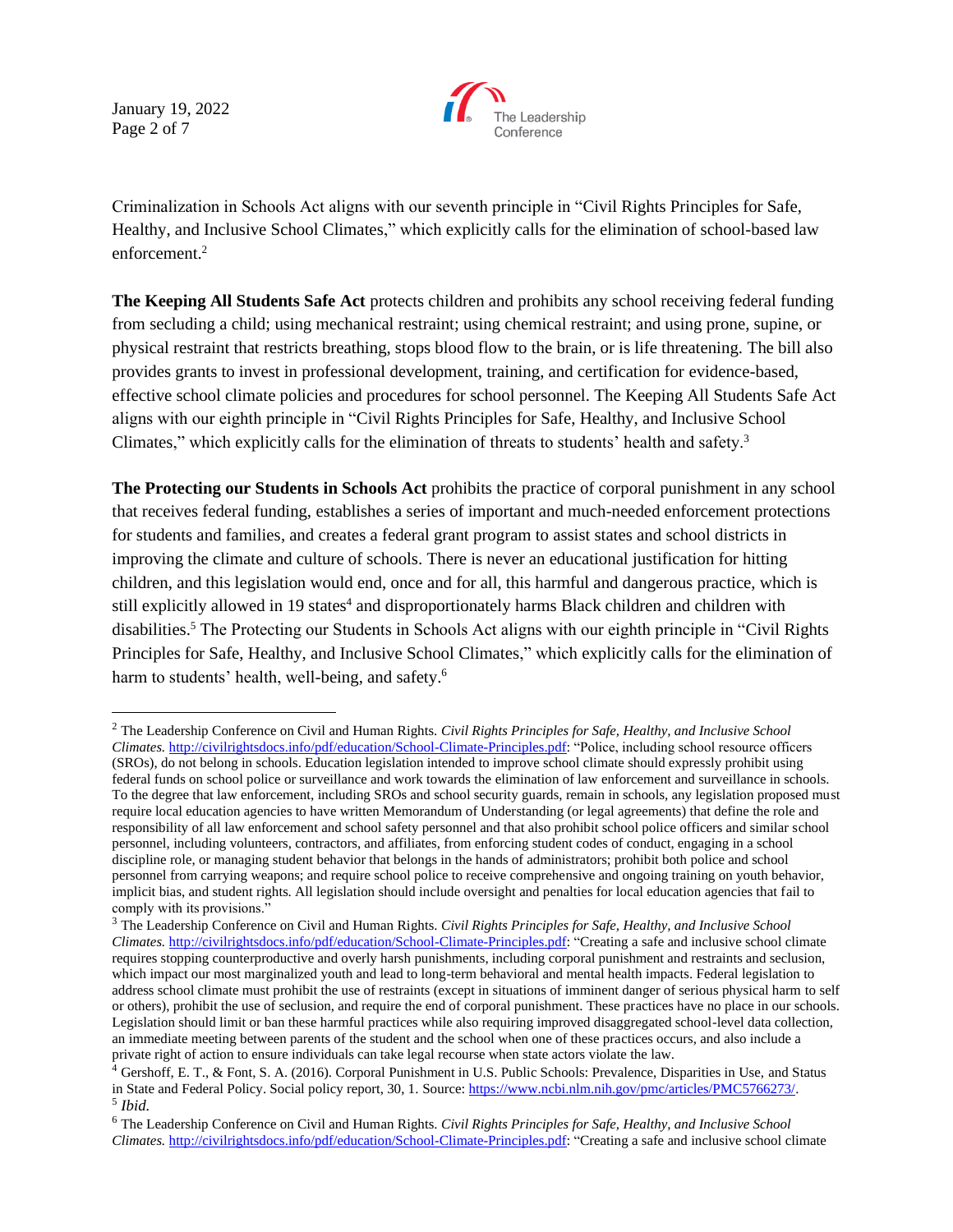January 19, 2022 Page 3 of 7



**The Safe Schools Improvement Act** establishes federal standards to protect every student from bullying and harassment in K-12 schools, regardless of actual or perceived race, color, national origin, sex, sexual orientation, gender identity, disability, or religion. Bullying can result in long-term social, academic, psychological, and physical consequences,<sup>7</sup> including decreased interest in school,<sup>8</sup> increased absences,<sup>9</sup> and decreased concentration levels for students.<sup>10</sup> The Safe Schools Improvement Act aligns with our fourth principle in "Civil Rights Principles for Safe, Healthy, and Inclusive School Climates," which explicitly calls for enhancing protections against harassment and discrimination in school.<sup>11</sup>

## **The Ending Punitive, Unfair, School-based Harm that is Overt and Unresponsive to Trauma**

**(Ending PUSHOUT) Act** prevents the criminalization and pushout of students from school, especially Black and Brown girls, and instead establishes a grant program for school districts and nonprofit organizations to reduce exclusionary discipline practices, such as the suspension and expulsion of students. The bill also requires the Department of Education to collect discipline data annually under the Civil Rights Data Collection (CRDC) and establishes a Federal Interagency Taskforce to End School Pushout. The Ending PUSHOUT Act aligns with our second principle in "Civil Rights Principles for Safe, Healthy, and Inclusive School Climates," which explicitly calls for schools to implement comprehensive and supportive discipline practices.<sup>12</sup>

requires stopping counterproductive and overly harsh punishments, including corporal punishment and restraints and seclusion, which impact our most marginalized youth and lead to long-term behavioral and mental health impacts. Federal legislation to address school climate must prohibit the use of restraints (except in situations of imminent danger of serious physical harm to self or others), prohibit the use of seclusion, and require the end of corporal punishment. These practices have no place in our schools. Legislation should limit or ban these harmful practices while also requiring improved disaggregated school-level data collection, an immediate meeting between parents of the student and the school when one of these practices occurs, and also include a private right of action to ensure individuals can take legal recourse when state actors violate the law."

 $7$  Wolke D, Lereya ST. (2015) Long-term effects of bullying. Archives of Disease in Childhood. Source: [https://adc.bmj.com/content/archdischild/100/9/879.full.pdf.](https://adc.bmj.com/content/archdischild/100/9/879.full.pdf)

<sup>8</sup> Farrington D, Baldry A. Individual risk factors for school bullying. Journal of Aggression, Conflict and Peace Research 2010; 2(1):4-16. Source: [https://doi.org/10.5042/jacpr.2010.0001.](https://doi.org/10.5042/jacpr.2010.0001)

<sup>&</sup>lt;sup>9</sup> Steiner RJ, Rasberry CN (2015). Brief Report: Associations between in-person and electronic bullying victimization and missing school because of safety concerns among U.S. high school students. J Adolesc. Source: [https://pubmed.ncbi.nlm.nih.gov/26043166/.](https://pubmed.ncbi.nlm.nih.gov/26043166/)

<sup>&</sup>lt;sup>10</sup> Stopbullying.gov, a federal government website managed by the U.S. Department of Health and Human Services. Source: <https://www.stopbullying.gov/bullying/bullying-and-trauma>.

<sup>11</sup> The Leadership Conference on Civil and Human Rights. *Civil Rights Principles for Safe, Healthy, and Inclusive School Climates.* [http://civilrightsdocs.info/pdf/education/School-Climate-Principles.pdf:](http://civilrightsdocs.info/pdf/education/School-Climate-Principles.pdf) "Congress must resoundingly affirm children's right to be free from discrimination, including harassment and bullying (including cyberbullying) based on protected traits, including sexual orientation or gender identity. Schools that receive federal funds should be required to adopt codes of conduct that specifically prohibit bullying and harassment on the basis of actual or perceived race, color, national origin, disability, sex (including sexual orientation, gender identity, pregnancy and related conditions), and religion, as well as retaliation for being a party or witness in a complaint of discrimination or bullying. Additionally, Congress should affirm and clarify that sexual orientation and gender identity are protected traits that are subject to anti-discrimination protection in educational programs. Schools should also be required to provide reliable and accurate data disaggregated and cross-tabulated by race, sex, and disability on harassment and bullying (including cyberbullying) to the Department of Education. Further, any legislation should include a private right of action to ensure individuals can take legal recourse when state actors violate the law."

<sup>12</sup> The Leadership Conference on Civil and Human Rights. *Civil Rights Principles for Safe, Healthy, and Inclusive School Climates.* [http://civilrightsdocs.info/pdf/education/School-Climate-Principles.pdf:](http://civilrightsdocs.info/pdf/education/School-Climate-Principles.pdf) "The most effective methods for improving school climate engage children and teachers in pro-social activities that build positive relationships, promote cultural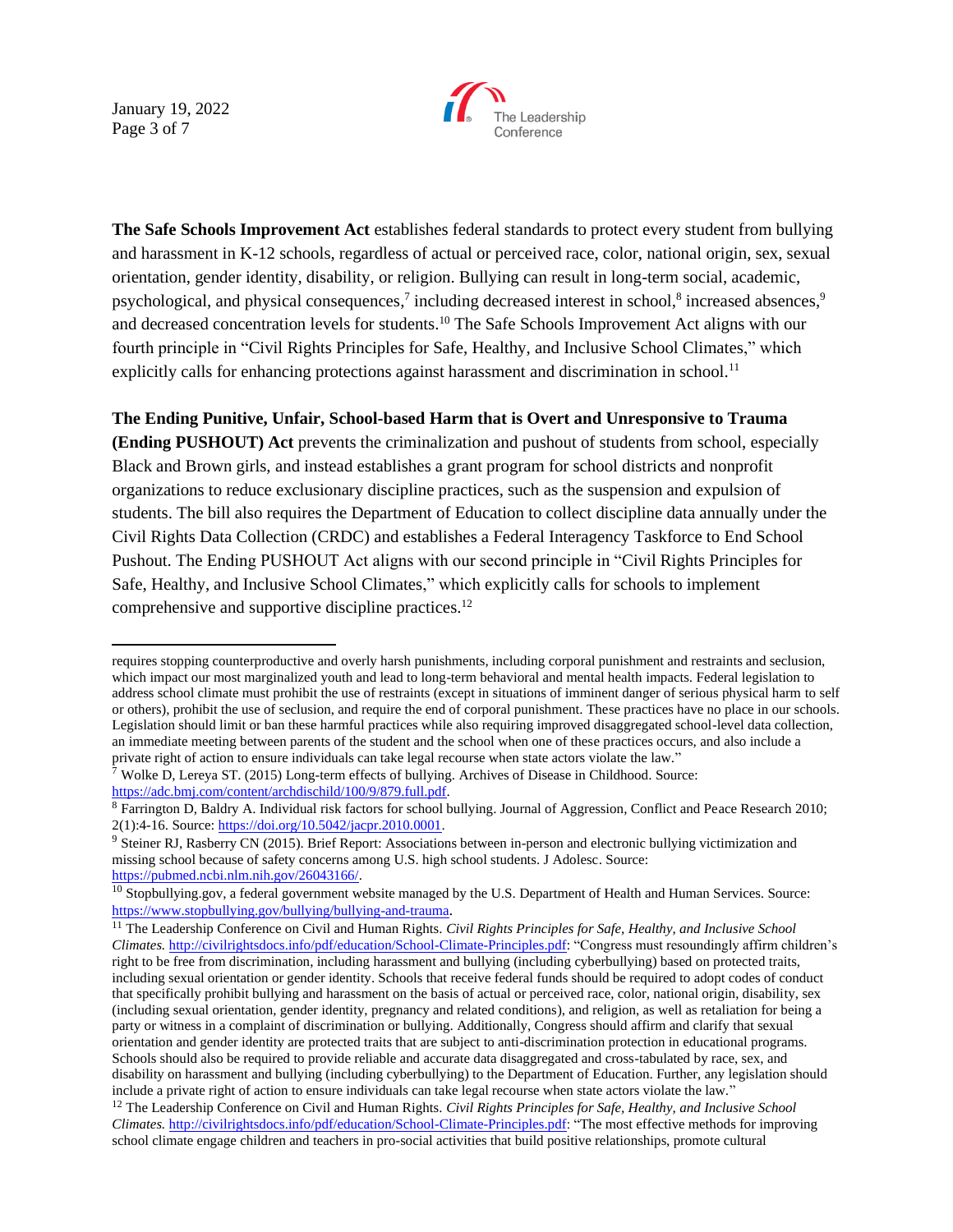January 19, 2022 Page 4 of 7



Federal support for school-based law enforcement and other harmful policies and practices, such as corporal punishment, seclusion, and restraint, directly undermines academic success, criminalizes children, and interferes with proven and evidence-based efforts to build positive relationships in schools and climates conducive to learning and child well-being. Specifically, zero tolerance policies, in-school and out-of-school suspensions, expulsions, threat assessment teams, school-based law enforcement, referrals to law enforcement, and school-based arrests create and sustain a school-to-prison pipeline.<sup>13</sup> Due to bias ingrained in current school safety and discipline policies and enforcement of those policies, the behaviors of children of color, children with disabilities, and LGBTQ youth are disproportionately criminalized, while White students or those who do not have a disability or are not LGBTQ and who engage in the same behavior are treated far more leniently. Furthermore, increased police presence in schools has caused devastating harm to young people's educational outcomes and futures. The direct consequence of police in schools, coupled with the systemic biases and failures of police departments across the country, is the criminalization of typical child and adolescent behavior,<sup>14</sup> with deep and disturbing racial implications.<sup>15</sup> Altogether, these policies and practices push children of color, children with disabilities, and LGBTQ youth out of school and into juvenile and criminal-legal systems.

U.S. Government Accountability Office. "K-12 Education: Discipline disparities for black students, boys, and students with disabilities." U.S. Government Accountability Office. March 2018[. https://www.gao.gov/assets/700/690828.pdf](https://www.gao.gov/assets/700/690828.pdf)

Marquez, Nikki and Prandini, Rachel. "The School to Prison to Deportation Pipeline: The Relationship Between School Delinquency and Deportation Explained." Immigrant Legal Resource Center. February 2018. [https://www.ilrc.org/sites/default/files/resources/school\\_delinq\\_faq\\_nat-rp-20180212.pdf.](https://www.ilrc.org/sites/default/files/resources/school_delinq_faq_nat-rp-20180212.pdf)

competency, confront bias, celebrate diversity, are trauma-informed, and instill a sense of community throughout the school. Any legislation intended to improve school climate should require that federal funds be used to implement only evidence-based, preventative measures that build positive school cultures and alternatives to exclusionary discipline and criminalization. This includes offering comprehensive professional development opportunities; hiring enough guidance counselors, social workers, and health professionals who are knowledgeable about child-centered civil rights laws; and employing culturally responsive practices (including accessible to people with disabilities and English language learners), restorative justice, and school-wide positive behavioral interventions and supports. All legislation should include oversight provisions and penalties for local education agencies that fail to comply."

 $13$  Here is a list of sources of the background research on the school-to-prison pipeline:

Whitaker, Amir et al. "Cops and No Counselors: How the Lack of School Mental Health Staff is Harming Students." American Civil Liberties Union. 2019. [https://www.aclu.org/sites/default/files/field\\_document/030419-acluschooldisciplinereport.pdf.](https://www.aclu.org/sites/default/files/field_document/030419-acluschooldisciplinereport.pdf) U.S. Commission on Civil Rights. "Beyond Suspensions: Examining School Discipline Policies and Connections to the Schoolto-Prison Pipeline for Students of Color with Disabilities." U.S. Commission on Civil Rights. July 2019. <https://www.usccr.gov/pubs/2019/07-23-Beyond-Suspensions.pdf>

Okonofua, Jason A. and Eberhardt, Jennifer L. "Two Strikes: Race and the Disciplining of Young Students." Psychological Science. 2015. 26(5). Pgs. 617-624.<https://journals.sagepub.com/doi/abs/10.1177/0956797615570365>

Movement Advancement Project, Center for American Progress, and Youth First. "Unjust: LGBTQ Youth Incarcerated in the Juvenile Justice System." Movement Advancement Project, Center for American Progress, and Youth First. June 2017. <https://www.lgbtmap.org/criminal-justice-youth-detention>

<sup>&</sup>lt;sup>14</sup> See American Civil Liberties Union. (2019). Cops and No Counselors How the Lack of School Mental Health Staff Is Harming Students. [https://www.aclu.org/sites/default/files/field\\_document/030419-acluschooldisciplinereport.pdf](https://www.aclu.org/sites/default/files/field_document/030419-acluschooldisciplinereport.pdf) (listing 25 most common behaviors that lead to school arrest and criminal charges. The number one criminal charge is "disrupting school" for "spraying perfume, fake burping, fake fart spray, refusing to change a t-shirt, and criticizing an officer"); see also Advancement Project, et al. (Mar. 2018 re-release). Police In Schools Are Not The Answer To The Newtown Shooting. <http://dignityinschools.org/wp-content/uploads/2018/03/Police-In-Schools-2018-FINAL.pdf>

<sup>&</sup>lt;sup>15</sup> Theriot, Matthew T. (2009). School Resource Officers and the Criminalization of Student Behavior. Journal of Criminal Justice, 37, 280–287.

[https://www.researchgate.net/publication/222199181\\_School\\_Resource\\_Officers\\_and\\_the\\_Criminalization\\_%20of\\_Student\\_Beh](https://www.researchgate.net/publication/222199181_School_Resource_Officers_and_the_Criminalization_%20of_Student_Behavior) [avior](https://www.researchgate.net/publication/222199181_School_Resource_Officers_and_the_Criminalization_%20of_Student_Behavior)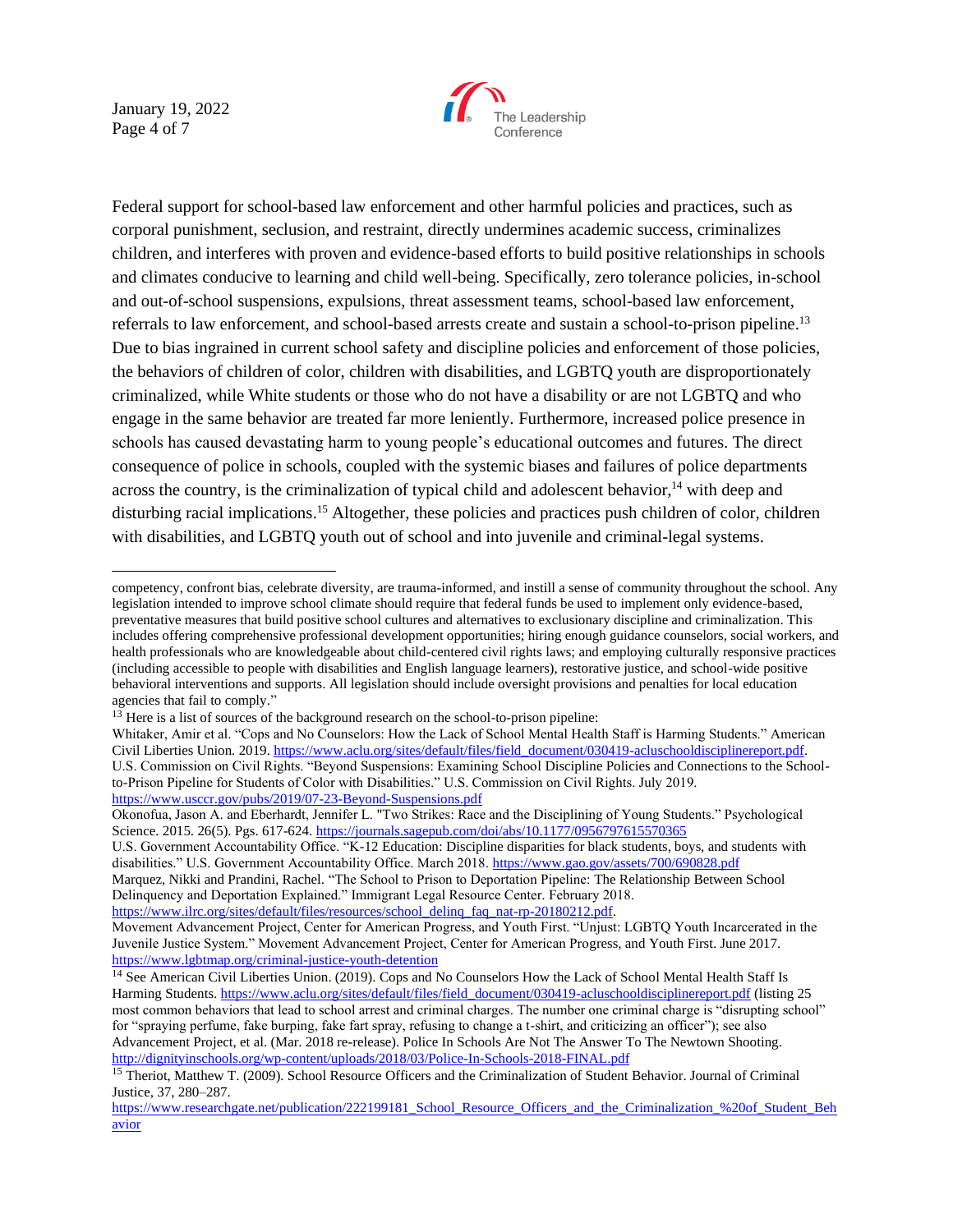January 19, 2022 Page 5 of 7



Our children deserve positive solutions to keep them safe in schools. Supportive approaches to improving school climates — such as restorative and trauma-responsive practices; whole-school systems of emotional, social, and academic support such as positive behavioral interventions and supports (PBIS); mental health care; and additional counselors, nurses, and social workers — have proven to be effective at producing a safe and supportive learning environment, including by helping students address the root causes of conflict and reducing school infractions.<sup>16</sup> Federal funding must invest in evidence-based practices, identified in collaboration with directly impacted communities, for maintaining school safety, inclusion, and support to ensure child well-being.

Congress should invest more in solutions and strategies to create positive school climates where there is meaningful improvement to school safety, including a positive learning environment, improved student engagement, and healthy interpersonal relationships. We urge you to join in the call for safe, inclusive, and healthy schools by cosponsoring S. 2125/H.R. 4011, the Counseling Not Criminalization in Schools Act; S. 1858/H.R. 3474, the Keeping All Students Safe Act; S. 2029/H.R. 3836, the Protecting our Students in Schools Act; S. 2410/H.R. 4402, the Safe Schools Improvement Act of 2021; and H.R. 2248, the Ending PUSHOUT Act of 2021, which all make important improvements to schools to keep children safe and support their educational success. We appreciate your consideration and would welcome the opportunity to connect further on this suite of legislation. If you have any questions, please contact Steven Almazan, K12 education program manager at The Leadership Conference on Civil and Human Rights, at [almazan@civilrights.org.](mailto:almazan@civilrights.org)

Sincerely,

## **National Organizations:**

The Leadership Conference on Civil and Human Rights Alliance Against Seclusion and Restraint American Association of Colleges for Teacher Education American Association of University Women American Atheists American Civil Liberties Union (ACLU) American Humanist Association Association of University Centers on Disabilities Autistic Self Advocacy Network Autistic Women & Nonbinary Network Bazelon Center for Mental Health Law Center for American Progress

See also Nance, Jason P. (2016). Students, Police, and the School-to-Prison Pipeline," University of Washington Law Review, 93(919). [https://www.researchgate.net/publication/316459570\\_Students\\_Police\\_and\\_the\\_School-To-Prison\\_Pipeline](https://www.researchgate.net/publication/316459570_Students_Police_and_the_School-To-Prison_Pipeline)

<sup>&</sup>lt;sup>16</sup> Nance, J. (2016). Dismantling the School-to-Prison Pipeline. Arizona State Law Journal, 48. (citing Johnson, D., Allensworth, E., and Steinberg, M. (May 2011). Student and Teacher Safety in Chicago Public Schools: The Roles of Community Context and School Social Organization. Consortium on Chicago School Research at the University of Chicago Urban Education Institute. [https://consortium.uchicago.edu/sites/default/files/2018-10/SAFETY%20IN%20CPS.pdf\)](https://consortium.uchicago.edu/sites/default/files/2018-10/SAFETY%20IN%20CPS.pdf)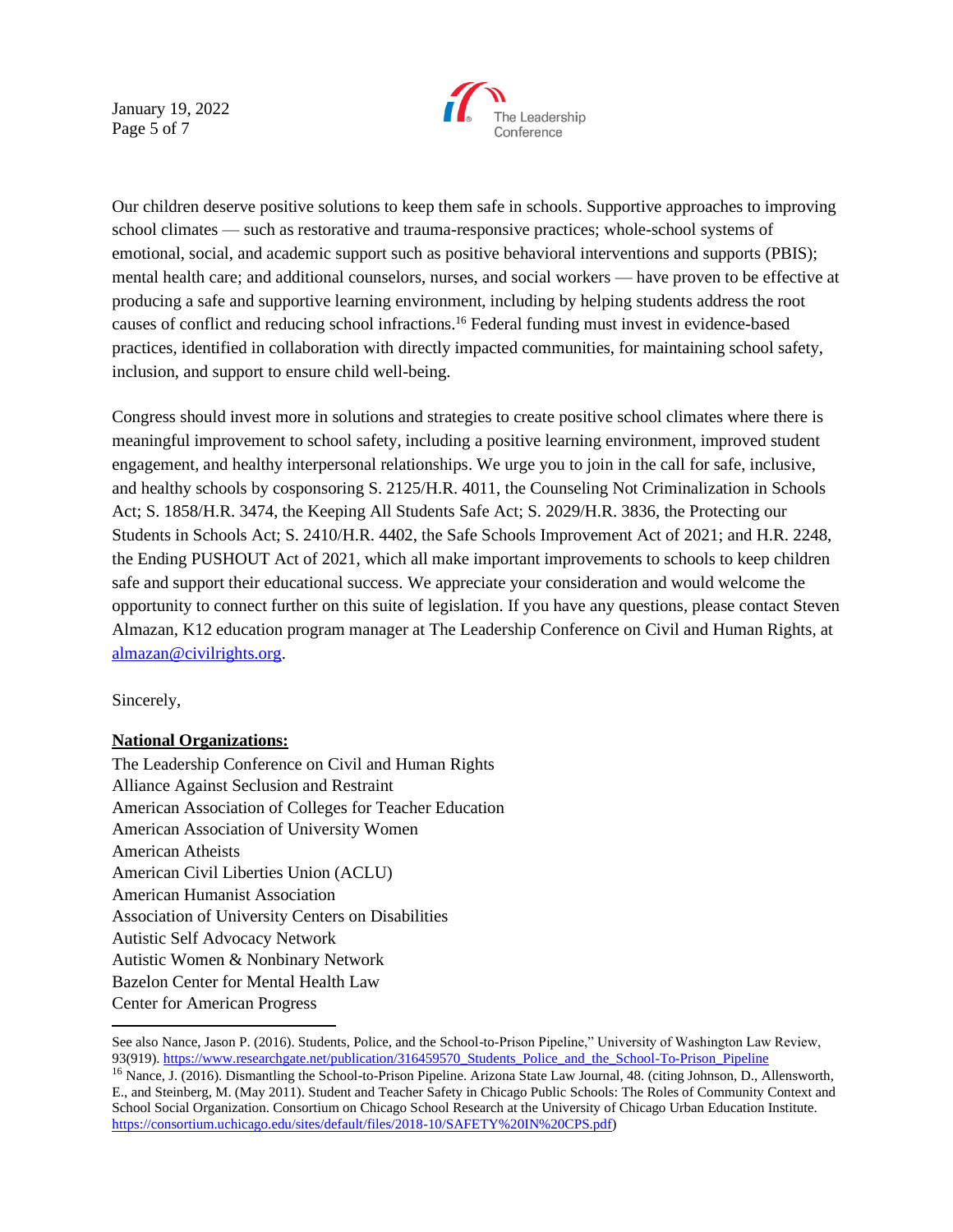January 19, 2022 Page 6 of 7



Center for Learner Equity CenterLink: The Community of LGBT Centers Children's Defense Fund Clearinghouse on Women's Issues Committee for Children CommunicationFIRST Council of Parent Attorneys and Advocates Dignity in Schools Campaign Disability Rights Education & Defense Fund Educators for Excellence EduColor Empowering Pacific Islander Communities Feminist Majority Foundation FORGE, Inc. Girls Inc. GLSEN Hispanic Federation Human Rights Campaign IDRA (Intercultural Development Research Association) MANA, A National Latina Organization Movement Advancement Project NAACP Legal Defense and Educational Fund, Inc. (LDF) National Alliance for Partnerships in Equity National Association of Councils on Developmental Disabilities National Association of the Deaf National Black Child Development Institute National Center for Learning Disabilities National Center for Parent Leadership, Advocacy & Community Empowerment (National PLACE) National Center for Transgender Equality National Center for Youth Law National Crittenton National Disability Rights Network (NDRN) National Organization for Women National Urban League National Women's Law Center Public Advocacy for Kids (PAK) RespectAbility Restoring Community LLC Safe Schools Action Network Southeast Asia Resource Action Center Speak Up! Special Education Advocacy SPLC Action Fund Stand for Children